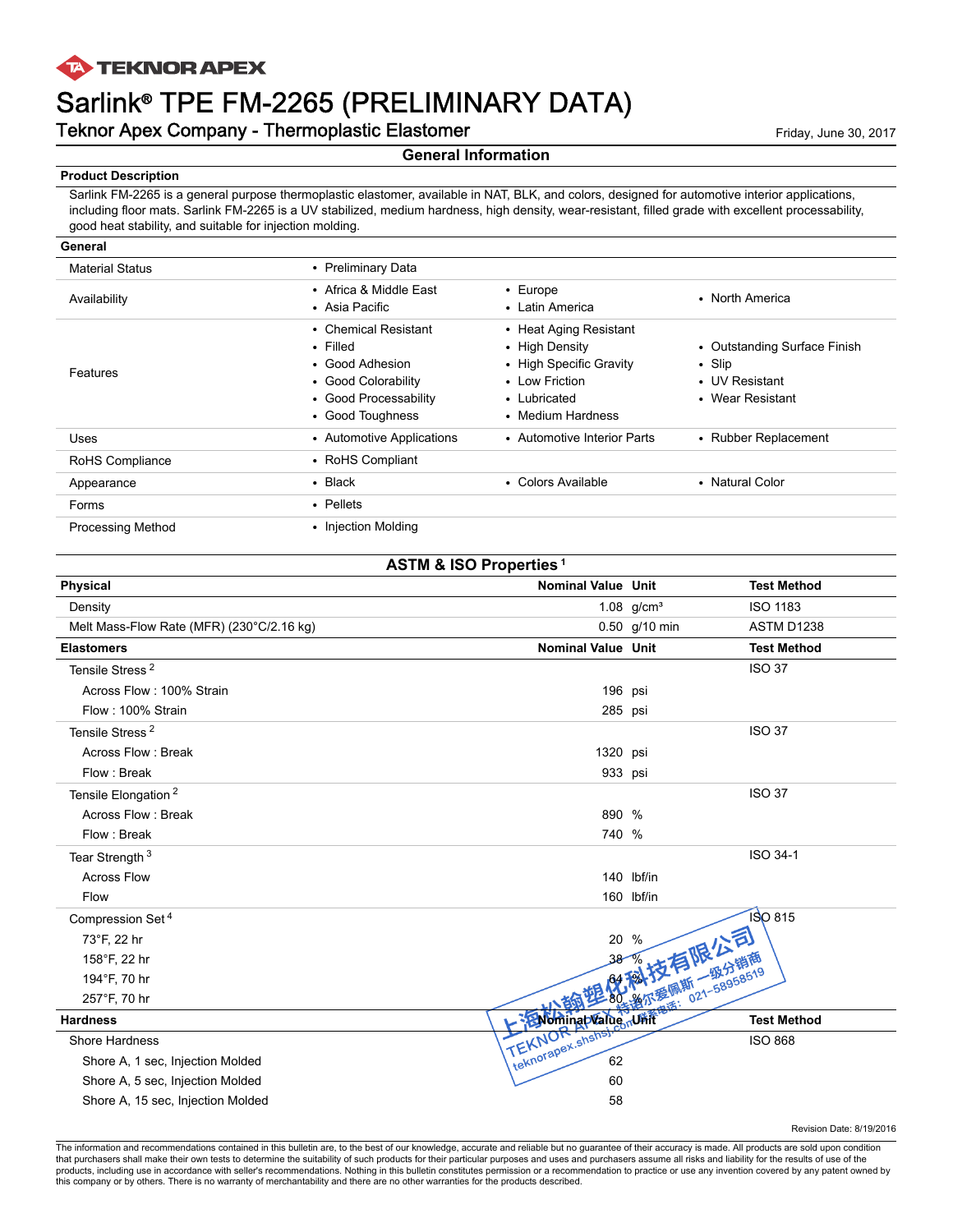# Sarlink® TPE FM-2265 (PRELIMINARY DATA)

# Teknor Apex Company - Thermoplastic Elastomer

| Aging                                                 | <b>Nominal Value Unit</b> |            | <b>Test Method</b> |
|-------------------------------------------------------|---------------------------|------------|--------------------|
| Change in Tensile Strength in Air <sup>5</sup>        |                           |            | <b>ISO 188</b>     |
| Across Flow: 230°F, 1008 hr                           | 3.2%                      |            |                    |
| Flow: 230°F, 1008 hr                                  | 14 %                      |            |                    |
| Across Flow: 100% Strain 230°F, 1008 hr               | 10 %                      |            |                    |
| Flow: 100% Strain 230°F, 1008 hr                      | 5.0 %                     |            |                    |
| Across Flow: 257°F, 168 hr                            | 3.3%                      |            |                    |
| Flow: 257°F, 168 hr                                   | 11 %                      |            |                    |
| Across Flow: 100% Strain 257°F, 168 hr                | 3.6%                      |            |                    |
| Flow: 100% Strain 257°F, 168 hr                       | 0.90%                     |            |                    |
| Change in Tensile Strain at Break in Air <sup>5</sup> |                           |            | <b>ISO 188</b>     |
| Across Flow: 230°F, 1008 hr                           | $-5.3%$                   |            |                    |
| Flow: 230°F, 1008 hr                                  | 0.80%                     |            |                    |
| Across Flow: 257°F, 168 hr                            | 1.4%                      |            |                    |
| Flow: 257°F, 168 hr                                   | 6.0%                      |            |                    |
| Change in Shore Hardness in Air                       |                           |            | <b>ISO 188</b>     |
| Shore A, 230°F, 1008 hr 6                             | 2.1                       |            |                    |
| Shore A, 230°F, 1008 hr <sup>7</sup>                  | 3.6                       |            |                    |
| Shore A, 230°F, 1008 hr 8                             | 4.0                       |            |                    |
| Shore A, 257°F, 168 hr 6                              | 0.40                      |            |                    |
| Shore A, 257°F, 168 hr <sup>7</sup>                   | 2.3                       |            |                    |
| Shore A, 257°F, 168 hr 8                              | 2.9                       |            |                    |
| <b>Fill Analysis</b>                                  | <b>Nominal Value Unit</b> |            | <b>Test Method</b> |
| Apparent Viscosity (392°F, 206 sec <sup>^</sup> -1)   |                           | 229 $Pa·s$ | ASTM D3835         |

#### **Legal Statement**

The information and recommendations contained in this bulletin are, to the best of our knowledge, accurate and reliable but no guarantee of their accuracy is made. All products are sold upon condition that purchasers shall make their own tests to determine the suitability of such products for their particular purposes and uses and purchaser assumes all risks and liability for the results of use of the products, including use in accordance with seller's recommendations. Nothing in this bulletin constitutes permission or a recommendation to practice or use any invention covered by any patent owned by this company or others. There is no warranty of merchantability and there are no other warranties for the products described. For detailed Product Stewardship information, please contact us. Any product of Teknor Apex, including product names, shall not be used or tested in medical or food contact applications without the prior written acknowledgement of Teknor Apex as to the intended use. Please note that some products may not be available in one or more countries.

| <b>Processing Information</b> |                               |  |
|-------------------------------|-------------------------------|--|
| Injection                     | <b>Nominal Value Unit</b>     |  |
| Rear Temperature              | 338 to 374 °F                 |  |
| Middle Temperature            | 347 to 383 °F                 |  |
| Front Temperature             | 356 to 401 °F                 |  |
| Nozzle Temperature            | 356 to 401 °F                 |  |
| Processing (Melt) Temp        | 356 to 401 °F                 |  |
| Mold Temperature              | 59 to 104 °F                  |  |
| <b>Injection Rate</b>         | Moderate-Fast                 |  |
| <b>Back Pressure</b>          |                               |  |
| <b>Screw Speed</b>            |                               |  |
| Cushion                       | - 接触后 Look 游尔美国 (1945年6月519日) |  |
| <b>Injection Notes</b>        | shel.com<br>OR APE            |  |
| $\frac{1}{2}$                 |                               |  |

Drying is not necessary. However, if moisture is a problem, dry the pellets for  $\lambda$  to  $\mu$  hours at 176°F (80°C).

The information and recommendations contained in this bulletin are, to the best of our knowledge, accurate and reliable but no guarantee of their accuracy is made. All products are sold upon condition that purchasers shall make their own tests to determine the suitability of such products for their particular purposes and uses and purchasers assume all risks and liability for the results of use of the<br>products, includin this company or by others. There is no warranty of merchantability and there are no other warranties for the products described.

Revision Date: 8/19/2016